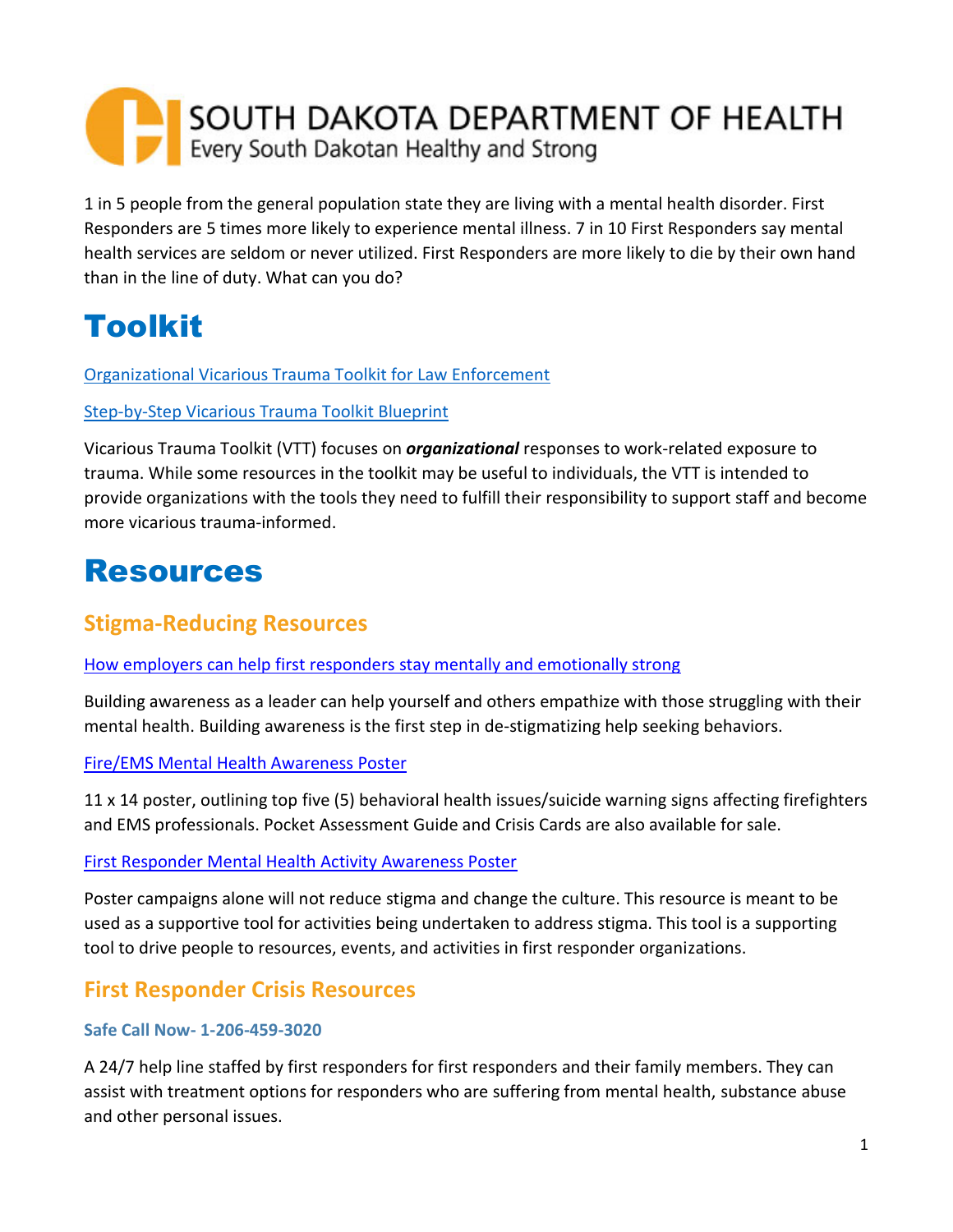#### **Crisis Text Line**

A service that allows people in crisis to speak with a trained crisis counselor by texting "Start" or "Help" to 741-741.

#### **National Suicide Prevention Lifeline- 1-800-273-8255**

South Dakota Resource Hotline- 1-800-920-4343 or text ONMETH to 898211

Available 24 hours a day, 365 days a year. Offers free, confidential support for yourself or a loved one. Trained specialists are able to answer questions to get you started on your path to recovery and provide immediate assistance to connect you to services in your area.

#### **211- Call 211 or text your 5-digit zip code to 898211**

211 is an information, referral, and crisis helpline that provides resource information on non-profit, social services, and government programs, along with providing crisis intervention services. 211 allows you to talk to real people trained to help and connect you to the right resources, organizations or people.

#### **Fire/EMS Helpline- 1-888-731-3473**

Also known as Share The Load. A program run by the National Volunteer Fire Council. They have a help line, text based help service, and have also collected a list of many good resources for people looking for help and support.

#### **Copline (Law Enforcement Only)**

A confidential helpline for members of US law enforcement. Their website also has additional information on help and resources.

### **Training Resources**

Request a Training at the **South Dakota Suicide Prevention** homepage from the following trainings related to suicide prevention and mental health:

#### **Mental Health First Aid**

8-hour course that teaches the general public how to help someone who is developing a mental health problem or experiencing a mental health crisis. The training helps individuals identify, understand, and respond to signs of mental illnesses. The program helps build mental health literacy, helping the public identify, understand, and respond to signs of mental illness. Offers specialty modules for military members, veterans & their families.

#### **Applied Suicide Intervention Skills Training (ASIST)**

ASIST is for anyone who wants to feel more comfortable, confident and competent in helping to prevent the immediate risk of suicide. Over one million people have participated in this two-day, highly interactive, practical, practice-oriented workshop. [Watch a video about ASIST.](http://www.livingworks.net/)